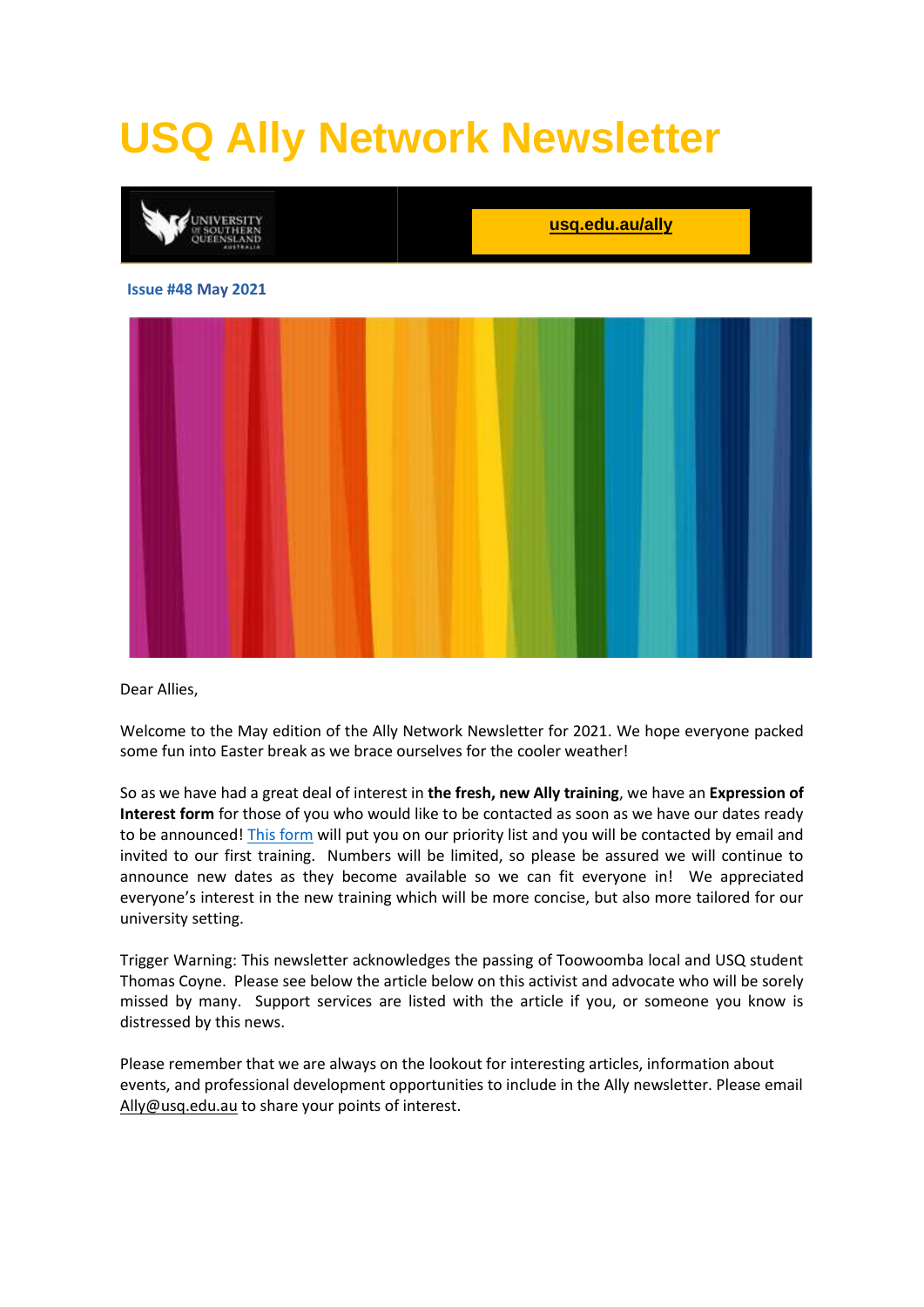## *What's going on at USQ?*  **USQ Ally Network Natter**

USQ Ally Network Natters are intended to be a safe and inclusive space for discussion for members of the LGBTIQ community and their supporters within USQ. Details of the next Natter are:



**Guest Speaker: Sergeant Nadine Webster LGBTIQ Liaison Officer QPS** Wednesday 19<sup>th</sup> May, 12.45pm

Sergeant Nadine Webster is the Officer in Charge of Ipswich District Crime Prevention Unit. Nadine has been a police officer for 29 years and has served at Mareeba, Mount Isa, Dalby and Ipswich (14 years) in a variety of functions and roles, one of which was one of the first School Based Police Officer's in Queensland.

Nadine is a Lesbian, Gay, Bisexual, Transgender and Intersex (LGBTI) Liaison Officer, which is a volunteer role within the Queensland Police Force.

[Here's the link](https://usq.zoom.us/webinar/register/WN_XehyEdGSRiy268f019s9Fw) We hope you can join us  $\odot$ 

## **Mental Health First Aid Training**



Ever wondered what to do if someone close to you was having a mental health emergency? Could you recognise the early warning signs of a mental health problem? Would know where to send someone for help? Interested in having a mental health qualification to add to your resume? Mental health first aid is the help provided to a person who is developing a mental health problem or who is in a mental health crisis. Like physical first aid, mental health first aid is given until the person receives professional help or

until the crisis resolves.

USQ is offering FREE MENTAL HEALTH FIRST AID TRAINING to all students over the age of 18. This two day training program will teach you:

How to recognise the signs and symptoms of mental health problems To help people in the early stages of these problems

Where and how to refer people to get help Understand what types of help are effective Know how to assist in a mental health crisis until professional help arrives. To register email [mhfa@usq.edu.au](mailto:mhfa@usq.edu.au)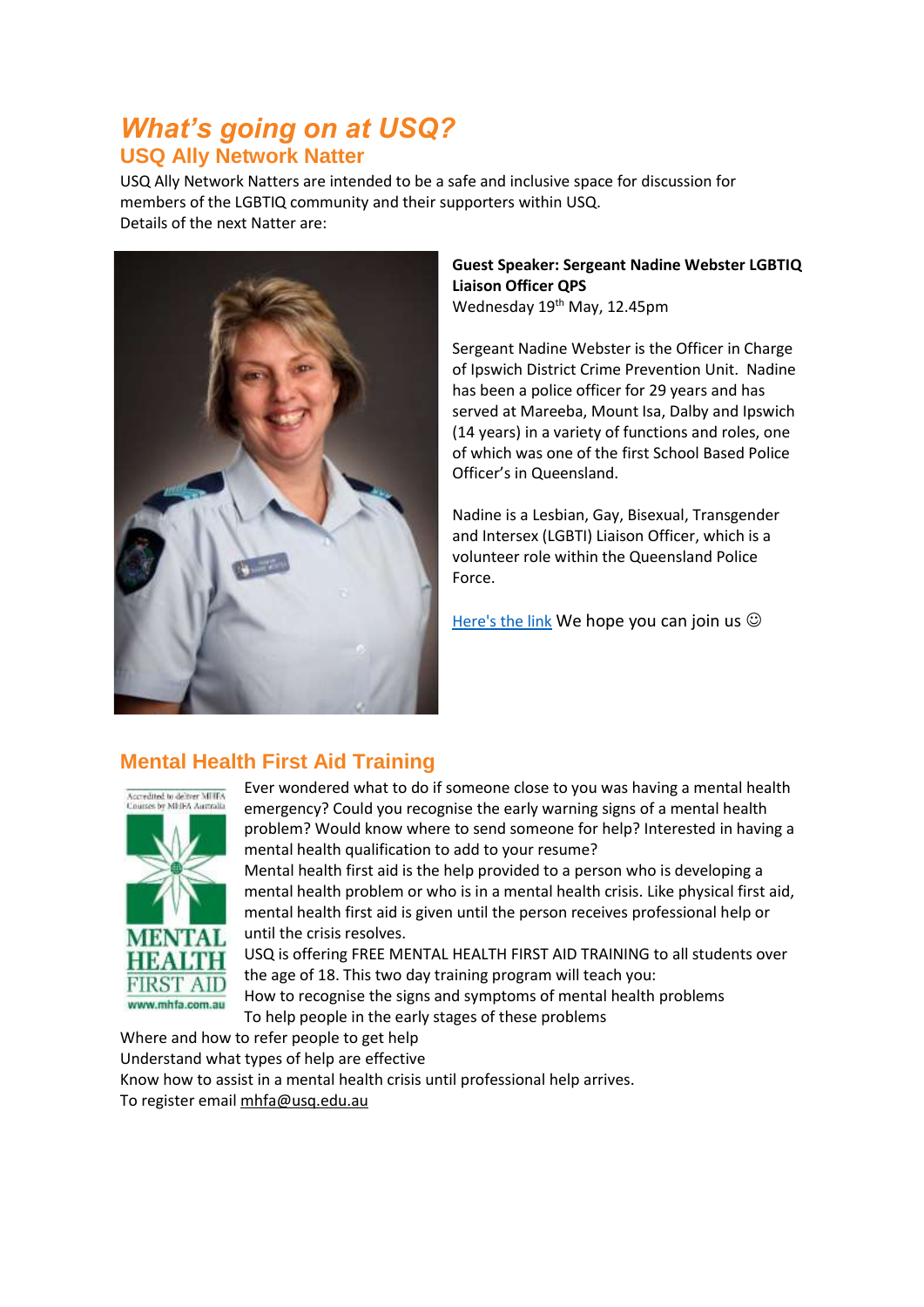# *What's going on outside of USQ?*



#### **Lesbian teacher speaks out about sacking from Sydney religious school**

A teacher who says she was sacked from a Sydney religious school for her sexuality has opened up about the "devastating" experience. Karen Pack worked at Morling College, a Baptist education institution in Sydney, for two years. …..Karen says she was sacked from the religious school. [More](https://qnews.com.au/lesbian-teacher-speaks-out-about-sacking-from-sydney-religious-school/) **ONews** 



## **Doc Q on Aussie COVID19 vaccination: Get your vac on!**

Well, folks, the day has finally arrived. The SARS-COV2 COVID19 vaccination rollout has begun. So, when your turn comes, get your vacc on**.** You might know that Australia's COVID19 vaccination plan includes two different vaccines. The mRNA Pfizer vaccine arrived first and was offered to very high-risk groups including frontline workers. (Who knew that also included our PM!!). Now the adenovirus AZ vaccine is also on offer, starting with the 1b group. That includes people over 70 and those with chronic medical conditions such as diabetes, HIV and heart disease. [More](https://qnews.com.au/doc-q-on-aussie-covid19-vaccination-get-your-vacc-on/) QNews



#### **Twenty years ago, the world's first legal same-sex marriages began**

Twenty years ago this week, the world's first same-sex marriage legislation officially came in to effect in the Netherlands. The country's House of Representatives granted same-sex couples the same legal rights as heterosexuals. The legislation enjoyed as much as 75% public support at the time, according to polling. Then, on April 2001, when the law began, the first same-sex marriages occurred shortly after midnight [More](https://qnews.com.au/twenty-years-ago-the-worlds-first-legal-same-sex-marriages-began/) QNews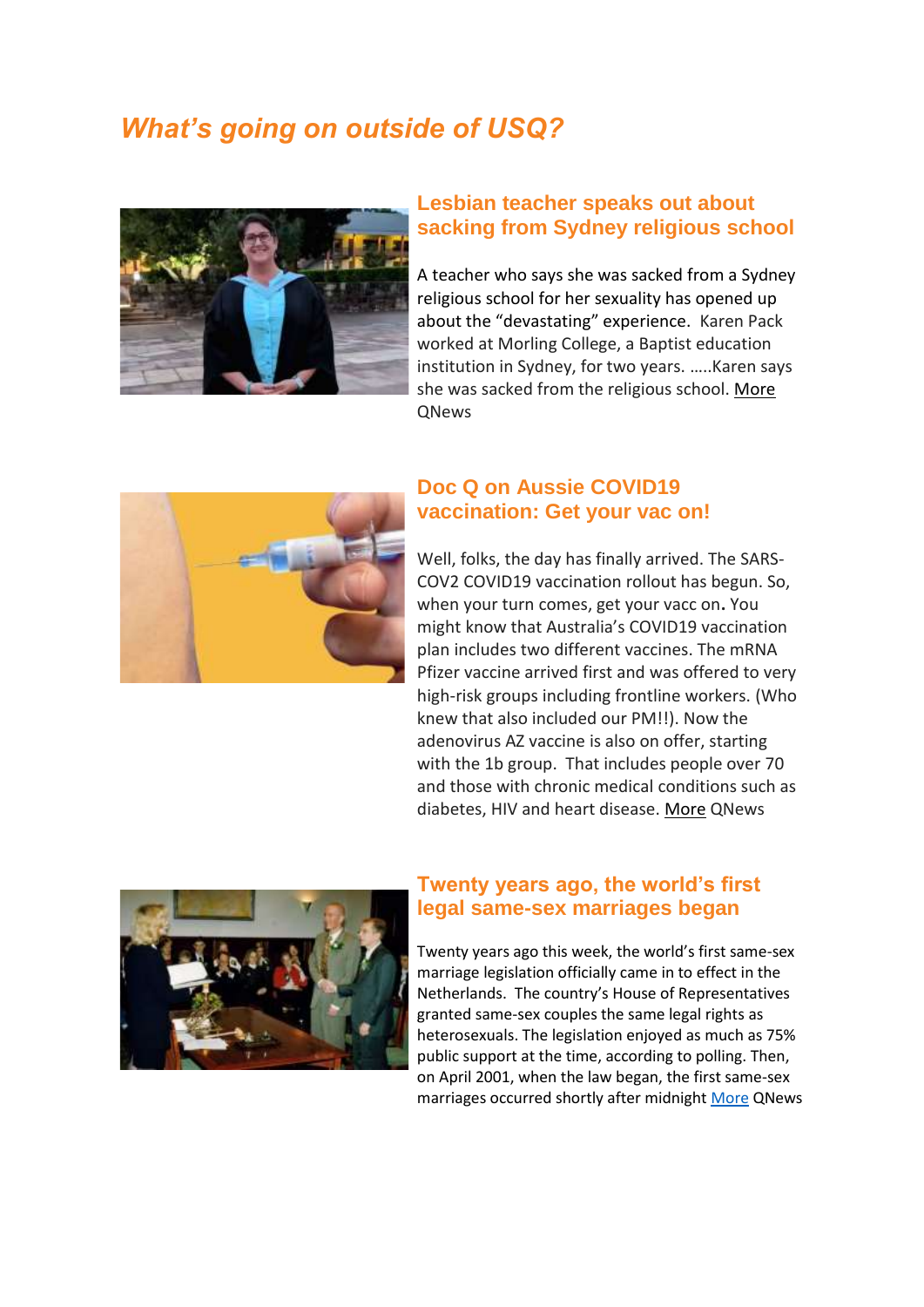## *Entertainment*





## **Dale Woodbridge-Brown: Not your typical gay club performer**

Dale Woodbridge-Brown is a queer Kamilaroi man from Mungindi who has trained in acrobatics, baton twirling, flying trapeze and dance. Throughout his career he has worked with the likes of *Circus Oz* and *Briefs Factory* in shows both here in Australia and, around the world. "Performing arts wasn't common in my family so I was doing it on my own… [More](https://www.starobserver.com.au/artsentertainment/202520/202520) *Star Observer*

## **Pop Erotic artist Anita is a survivor**

Anita Nevar was raised in a religious doomsday cult and having escaped that highly traumatic experience has created a successful and lauded career as a self taught visual artist, using those experiences to fuel a passion for the creative arts to not only explore her own sexuality but help guide others to discover the joys of their own kinks and self explorations. [MORE](https://www.starobserver.com.au/artsentertainment/pop-erotic-artist-anita-is-a-survivor/201669) *Star Observer*

# *Events*



#### **Pride his the beach during the brand new Gold Cost Pride Festival**

Surfers Paradise Beach on Queensland's Gold Coast will turn rainbow during the brand new Gold Coast Pride Festival next month. The inaugural week-long celebration of the Coast's LGBTIQ community runs from May 23 to 30, with several events planned. [More](https://qnews.com.au/pride-hits-the-beach-during-the-brand-new-gold-coast-pride-festival/) *QNews*



## **MELT: Festival of Queer Arts & Culture**

*MELT: Festival of Queer Arts and Culture* raisesthe curtain on another program of spectacular events, dazzling performances and provocative discussions at Brisbane Powerhouse from 20–30 May 2021. Now in its sixth year, this sizzling festival is designed to celebrate LGBTIQ+ arts and culture to promote visibility and inclusivity among the queer community. [MELT Program](https://brisbanepowerhouse.org/whats-on/festival/melt-festival-of-queer-arts-culture/)